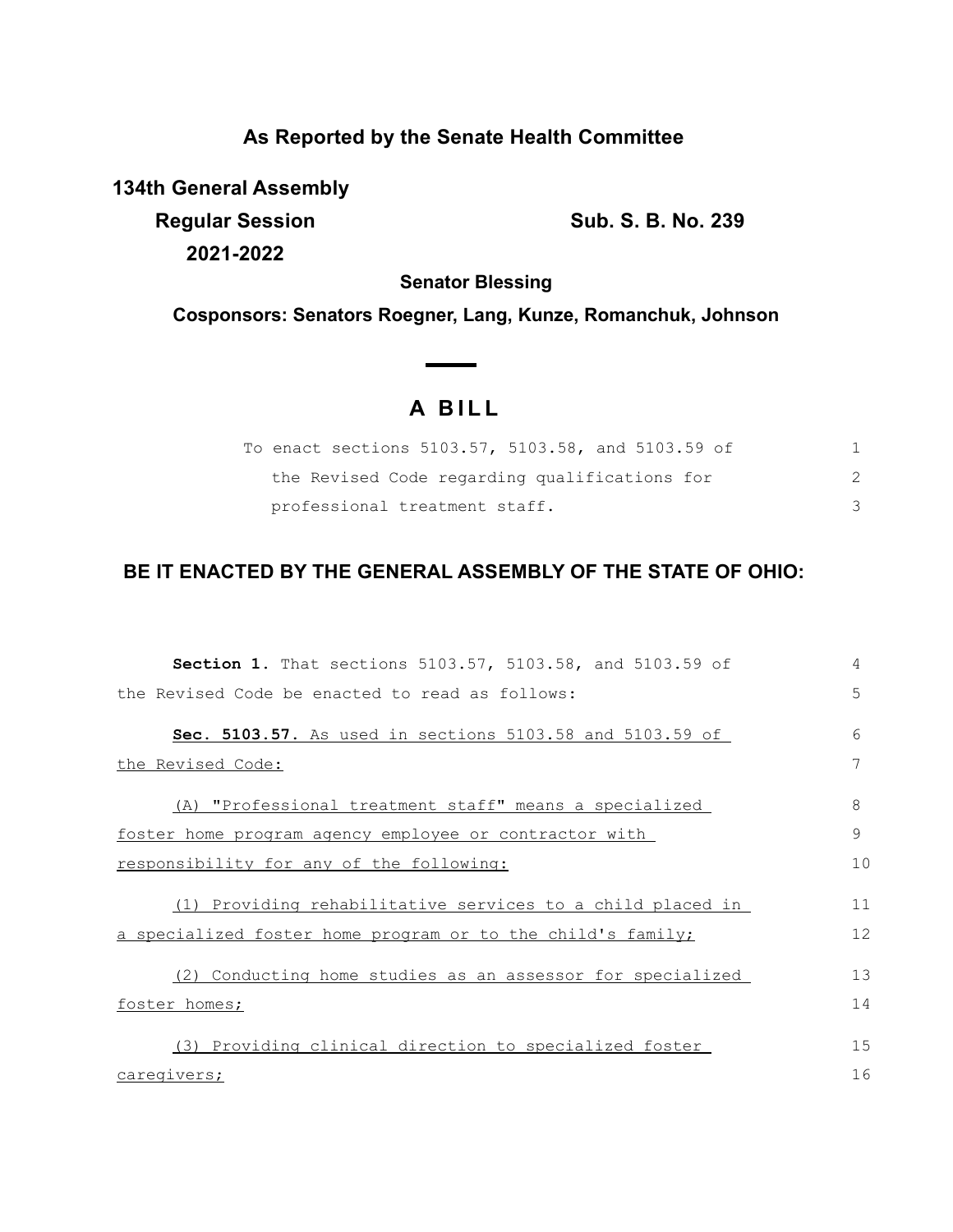| (4) Supervision of treatment team leaders.                          |    |  |
|---------------------------------------------------------------------|----|--|
| (B) "Specialized foster home" has the same meaning as in            | 18 |  |
| section 5103.02 of the Revised Code.                                | 19 |  |
| Sec. 5103.58. (A) Professional treatment staff employed by          | 20 |  |
| a public children services agency who are not subject to the        | 21 |  |
| licensing requirements of Chapter 4757. of the Revised Code         | 22 |  |
| shall meet the requirements of sections 5153.112 and 5153.122 of    | 23 |  |
| the Revised Code.                                                   | 24 |  |
| (B) (1) Professional treatment staff employed by a private          | 25 |  |
| child placing agency or private noncustodial agency who are not     | 26 |  |
| subject to the licensing requirements of Chapter 4757. of the       | 27 |  |
| Revised Code shall meet the requirements of:                        | 28 |  |
| (a) Section 5153.112 of the Revised Code; and                       | 29 |  |
| (b) Section 5153.122 of the Revised Code, except that,              | 30 |  |
| with respect to the training requirements during the first year     | 31 |  |
| of continuous employment, staff shall be required to have           | 32 |  |
| training only in the courses described in divisions $(A)$ , $(B)$ , | 33 |  |
| (C), (G), (H), (J), and (L) of that section and only for the        | 34 |  |
| number of hours needed to complete those courses.                   | 35 |  |
| (2) Subject to divisions (B) (3) and (4) of this section,           | 36 |  |
| the training required under division (B) (1) of this section may    | 37 |  |
| be offered by a private child placing agency, private               | 38 |  |
| noncustodial agency, or qualified nonprofit organization.           | 39 |  |
| (3) Prior to the department of job and family services              | 40 |  |
| establishing a training program under section 5103.59 of the        | 41 |  |
| Revised Code, training that meets the requirements described in     | 42 |  |
| division (B) (1) of this section may be offered only upon           | 43 |  |
| approval by the department. The department shall approve or         | 44 |  |
| disapprove a program not later than sixty days after the program    | 45 |  |